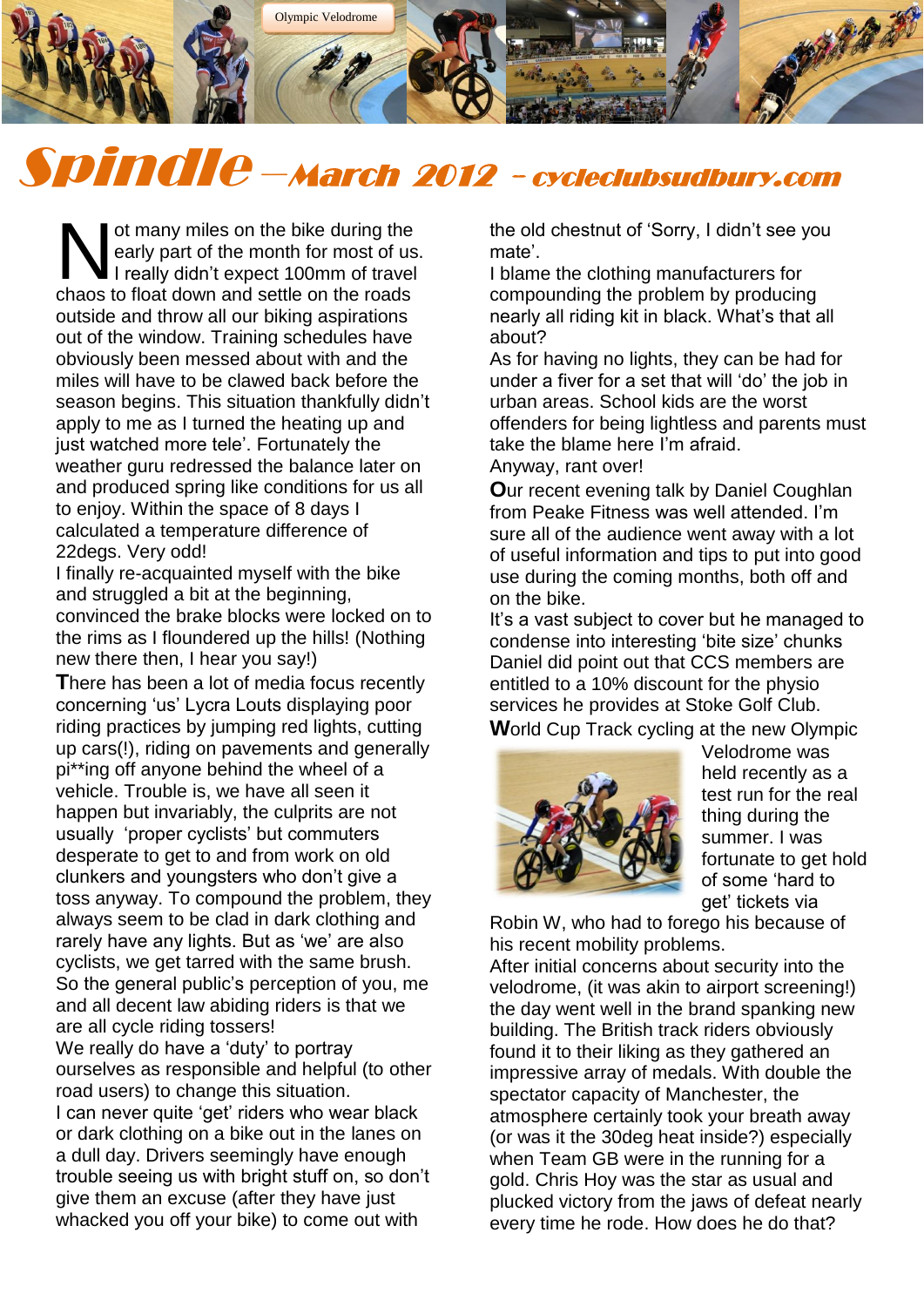A top bloke if ever there was one! All we need to do now is get our 4 man pursuit team sorted and for Victoria to get her head into gear and we could have another hatful of Olympic cycling medals this summer.

------------------------------------------------------------

**CCS TIME TRIALS - Important News** 

All Cycle Club Sudbury time trials are run under the auspices of Cycling Time Trials, the national body to which CCS is affiliated. To cover time trial riders for insurance purposes, the Club pays a levy to CTT for each rider who rides in a time trial. In recent years this has been £1; unfortunately the rate for 2012 has now been increased to £2. CTT justify this increase by saying that the Club affiliation fee, at £30, has remained unchanged for a long time, and they need more income to cover the increased cost of insurance, other increased administration costs, and an increased drug testing regime! (You have been warned!)

The Club has therefore decided that the following increased rates for riding time trials will apply during 2012.

Per season: CCS 1and 2claim members; £45-00. Members of other clubs; £50-00 Per evening: CCS 1and 2claim members; £3-00. Members of other clubs; £4-00 (Rates previously advertised were: Per season: CCS 1and 2claim members; £25-00. Members of other clubs; £30-00 Per evening: CCS 1and 2claim members; £2-00. Members of other clubs; £3-00) -------------------------------------------------------

# **CCS 'FACEBOOK' GROUP PAGE**

Did you know that CC Sudbury has a 'Facebook' Group page? This social networking web-site is free to join and use and is a great way to communicate quickly with all your other club mates. It has the potential to be a valuable resource for club members. You could post messages here to let other members know about events you intend to ride or go to watch, or if you would like to organize a weekend ride or for anything else cycling-related for that matter! At the moment only 45 of you have joined in. It would be even better if more of you signed up. So why not sign up and join in? Click on the 'Join our-Facebook' heading on the CCS web page [http://www.cycleclubsudbury.com](http://www.cycleclubsudbury.com/)

and follow the on-screen instructions to create a 'Facebook' account (if you don't already have one) or to join the CCS group page (if you do). Once you've created your account and joined the group, don't forget to keep an eye on posts on the group page to see what's going on.

# **CCS 'FLICKR' GROUP PAGE**

CC Sudbury also has its own dedicated 'Flickr' group page. 'Flickr' is an image (photo & video) hosting web site. Photos & videos can be uploaded here for other people to see. You don't need to sign up the 'Flickr' to see these images- just click on 'View our Flickr group' on the CCS website and this will take you to the CCS 'Flickr' group page. However, if you want to upload photos yourself you'll need to have a 'Flickr' account and be a member of the group. To do this, again, just click on the 'View our Flickr group' on the CCS web-site, then click on the 'Join this group' heading on the CCS Flickr group page and follow the on-screen instructions. At present very few members have taken advantage of this. So, why not join in? Perhaps you might have taken some pictures of club-mates at a recent Audax? Or taken some pictures of a trip you made to see the Tour de France? You could upload these images to the CCS 'Flickr' group page to enable your fellow club members to see them. Don't forget to add a title, description or tag (when prompted on screen) as this will help users of the site easily find the photos they are looking for. Jonathan Weatherley

------------------------------------------------------------

**T**he pic above shows Barbara Law putting grandson James through his paces on the 'rollers' ready for the summer (?) season. I bet grand-dad Terry was behind it all…….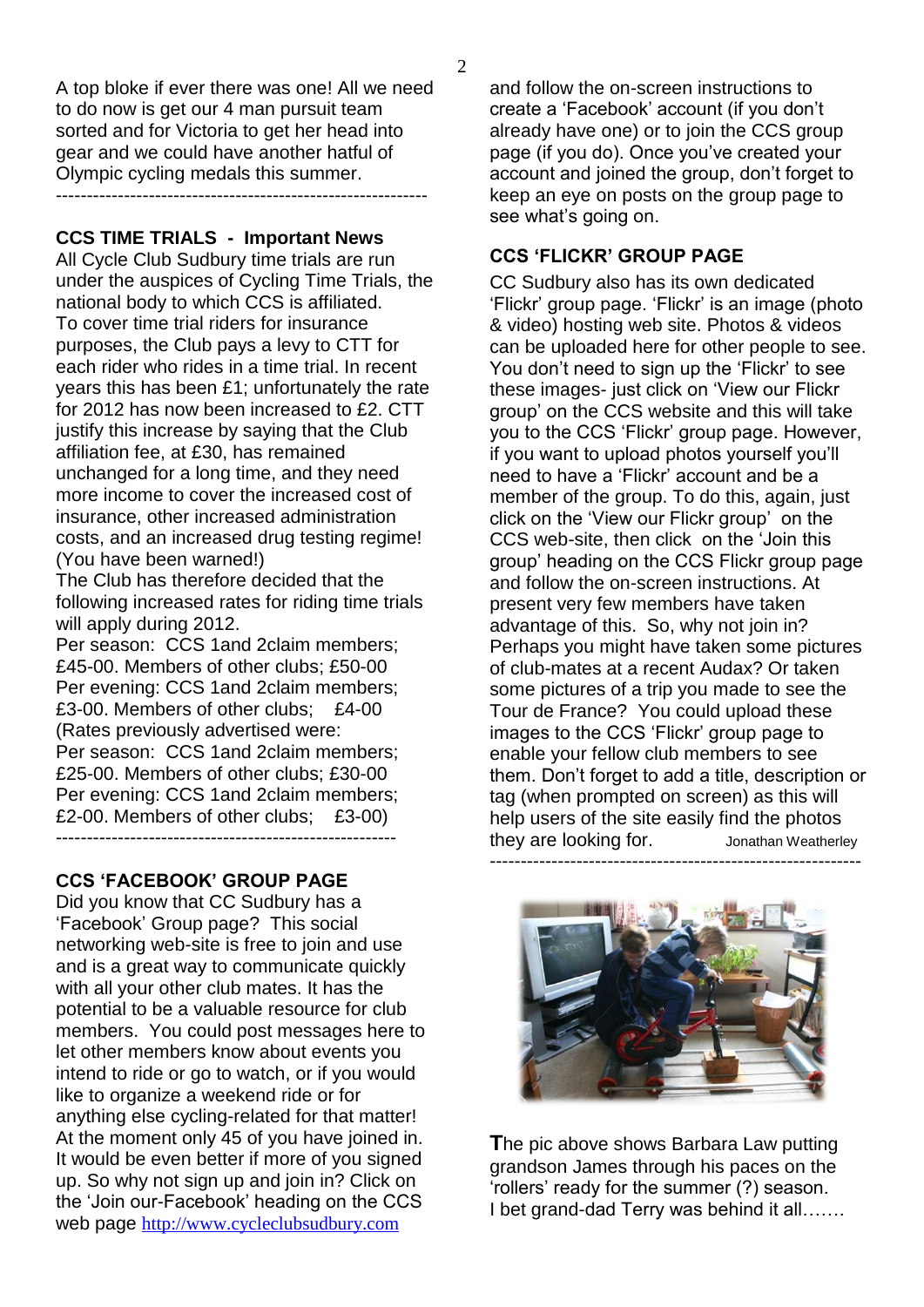**A** new bike facility has been set up in Glemsford in the west of our area by biker Malcolm Borg who is offering CCS members a 10% discount on repairs and bike consumables. Details as shown below…….. *The Cycle Clinic Unit 1 Clockhouse Farm Cavendish Lane Glemsford, Suffolk. CO10 7QA 01787280535 07890788212 [www.thecycleclinic.co.uk](http://www.thecycleclinic.co.uk/) workshop@thecylcleclinic.co.uk Cytech Accredited & ACT member*

\*And don't forget that Rob Morse at LifecycleUK in Bildeston, also offers CCS members a similar 10% off most things in the shop. ----------------------------------------------------------

**O**ur own Mad March Hilly Open Time Trial is *this Sunday* starting from Lavenham (at 8.00am!) If you want somewhere to bike to and cheer on the large contingent of 11 CCS riders taking part, come and give them some support. Eats and drinks at the village hall will be available, so no need to find a café stop either. The course starts from Lavenham and takes in Gt.Waldingfield, across through Newton Green, Boxford bypass, Hadleigh bypass, up towards Semer, then across to Monks Eleigh and back to Lavenham.

-----------------------------------------------------------

**I**t's interesting to note that Mac McDermott's 30mile Vets TT record set with Colchester Rovers has been finally broken after 33 years. His time of 1hr 06mins 55secs was bettered last season by Jim Reed (CRCC) by 22secs!

------------------------------------------------------------

**T**he East District Cycling Associations Short Distance Open T.T. completion results have just been published. It shows two of our members; Damon Day and James Rush were very close together in the listings, with Damon at  $14^{\text{th}}$  place with 26.2374 average mph and James in  $10^{th}$  place with 26.3476 average mph. These were the taken from their best 4 x 10mile TT's and 3 x 25mile TT's.

**N**ow a long awaited (by me at least as I've never actually seen him on a bike) series of articles by Brian Webber about the early years of our club…….

## **Back in Time -**

#### **My Memories how it all started at CCS.**  *by Brian Webber*

*Chapter one……………………………………* It was very early in 1980 that I was told that a Cycle club was being formed in Sudbury and that they were meeting at 9am on a Sunday morning on the Market Hill. Having two boys one aged 11years and the other 15years old, I thought it would a good idea for them to join. Little did I realise that I would become a member as well. So on that fateful day we turned up with Tony Hall on the Market hill, my two boys on their racing bikes and me on my ASPB (all spare parts bike) which had a single free wheel. First person I spotted was Harold (Raymond) who I had been at school with many years before. He quickly pointed out that I should go along for the ride although I hadn't been on a bike for years I told him. The late Brian Nixon (time keeper & secretary) then

appeared and between them both I was press ganged into going on the ride. How far are we going I asked as we left the Market hill, not far today said Brian Nixon only about 20 miles, my heart sank I had visions



of me in a heap on the side of the road. But as we cycled towards Henny, I thought this is not too bad, both my boys thought it was great as well. Then we hit the first hill and I could hear this horrible noise. My first thought was my bike was falling to bits, then I realised it was my heart banging and my lungs clanging. Brian Nixon

appeared beside me "Keep it up" he shouted "You are doing well" (Liar). The rest of the ride was a blur. When at last we returned to Sudbury market hill, my legs were like jelly and my behind felt as if someone had kicked it. (No pain no gain) Harold & Brian Nixon approached me, "See you next week, same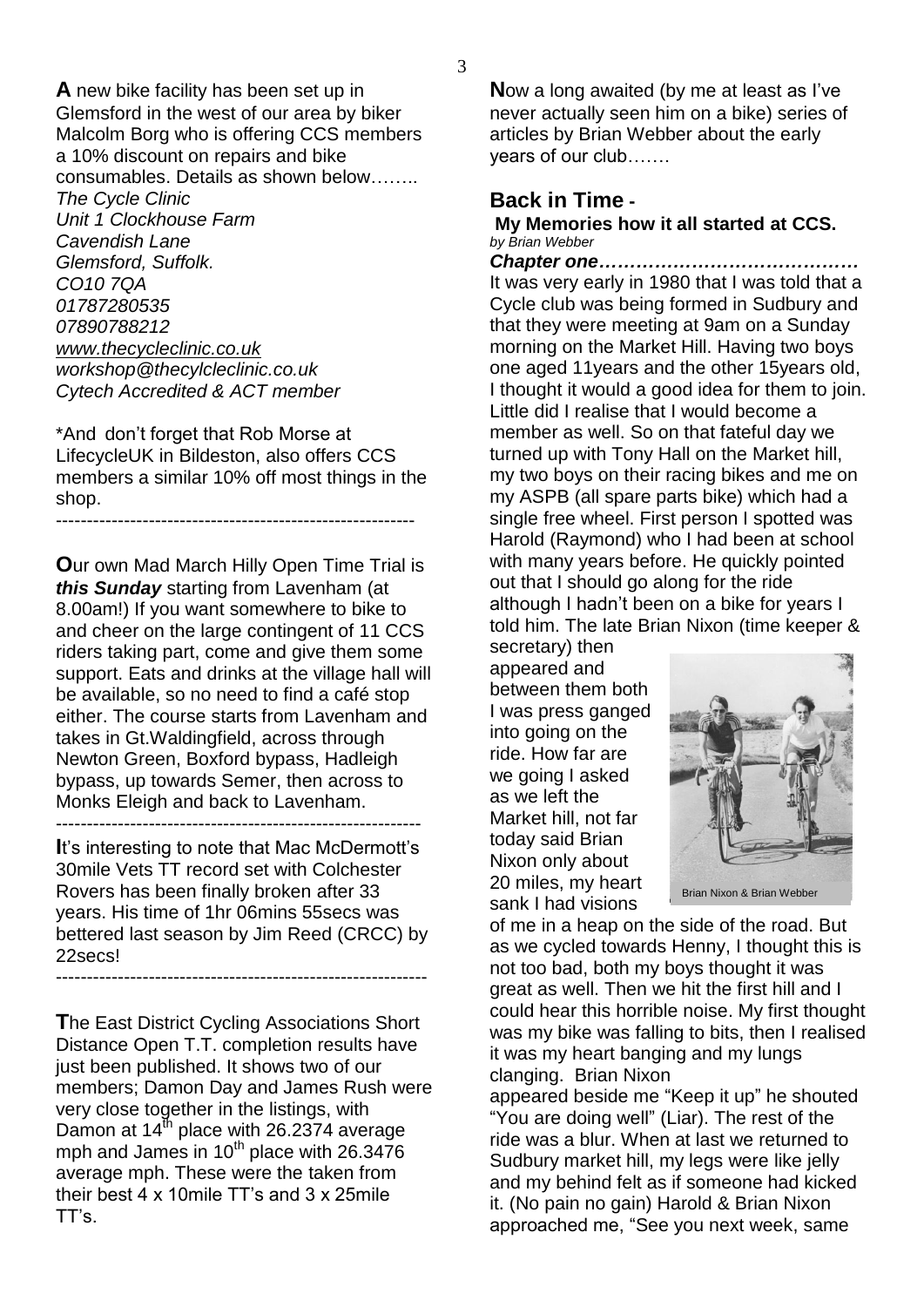time" they said, and from then on the Sunday club ride was a must, so the Webbers took out a family membership with Cycle Club Sudbury. A few months later the Club started Thursday evening 10mile time trials. By this time I think the club had just over 14 members and the timekeeper was Brian Nixon. The start was near Cramphorns Nursery going out through Newton Green, doing a dead turn in the road at Assington High Road and back to finish at the Nursery, I was coerced into riding one of these TT's (the first of many). As I was still riding my ASPB, Brian N set me off second from last telling me not to worry when my minute man came passed me. I set off at a fast pace, the wind streaming through my hair (yes I had quite a lot then) and reached the turn. No sign of my minute man yet so I carried on back to the finish. Still no sign of my minute man, I pulled up at the timekeeper and gasped "My minute man didn't catch me", "No" said Brian N. "he wouldn't, he packed in after one mile", I came back to earth with a bump, "You took 34mins. Not bad for your first time especially on a bike like that one, but you will improve".

t took me until the next season to get down to a short 28 on that course, but that's another story. *To be continued.*



## **Wandering Memories**.

*------------------------------------------------------------*

*by Brian (The Wandering) Mann*

Funny isn't it how the mind wanders and mine wanders all too readily nowadays! There I was reading Lance Armstrong's book when I found myself remembering an Audax I rode a few years ago. I suppose what triggered it off was Lance's casual mention of gravel rash, which is an occupational

hazard for racing cyclists who habitually shave their legs to make cleaning up grazed skin a lot easier .

Anyway, I could see the face of my companion on that day but couldn't remember his name, this niggled me so much that I put my book down and started to run through the alphabet of names, hoping this would trigger off my memory, but to no avail so instead I remembered what I could of the ride.

It started at Pamber Heath near Aldermaston and was I believe 200k long. I was just about to start when this rider who I'd previously ridden with at Stevenage turned up late, I told him I'd wait for him to book in while everyone else left. We were just about to leave when he told me he'd left his mobile phone in his car a quarter mile away and couldn't remember locking his car! Fifteen

minutes later we set off, fifteen minutes later we stopped, the puncture fairy was angry with him for holding me up!

Puncture sorted; off we went again and soon took the left turn that leads to Watership Down. Now there are two bits to Watership Down, the lovely swoop that descends for ages along a grass centered track, rarely used by cars, but to enjoy this you first have to suffer on the climb which will have you standing up on your pedals and pulling hard on your handlebars until, like my companion, your chain breaks! They say trouble comes in threes so we counted this as number three! No harm done and after a quick repair we were on our way.

I can't remember much of the route but we must have controlled in Hungerford before heading to Ramsbury where the incident which triggered these memories happened. I'm not keen on gravel rash, blood or broken bones and usually manage to keep things "shiny side up" as they say. Any close calls have been down to impatient motorists, especially the one who nearly got me on Herman Ramsey's 400 when a dozen of us had ridden through Melton Constable nearly 200k into the ride and I noticed George Hoppit dropping off the back so I slowed to give him a wheel, successfully dragging him back then dropping behind him to help again if necessary. As we were passing a side road on the left, a car came down the hill towards us and a sixth sense told me he was going too fast on the wet road to stop at the give way markings. I managed to accelerate alongside George as the car skidded to a halt on the centre line, missing my rear wheel by inches. The driver sat there for ages, probably shaken up by how close he'd come to wiping me out.

Not my fault, unlike the incident at Ramsbury where we were enjoying a downhill stretch and approaching a right hand bend fast, too fast. I was leading and can still see the verge on the left, quite a high bank covered in nettles and backed up by a barbed wire fence, suddenly my short sleeved shirt didn't seem to offer much protection from what was surely to come next. Braking too late my bike drifted left, visions of laying my bike on the road were discounted as suddenly my front wheel gripped the road, transferring my weight forward, the rear wheel left the ground and flipped the bike round through 180 degrees, I caught a glimpse of my companion's startled face as I was by now facing the opposite way to where I should be. My back wheel now hit the road, my brakes were still on, my weight was transferred to the seat, the bike flipped through another 180 degrees, the front wheel hit the road and by some miracle I was still upright, I released the brakes kept my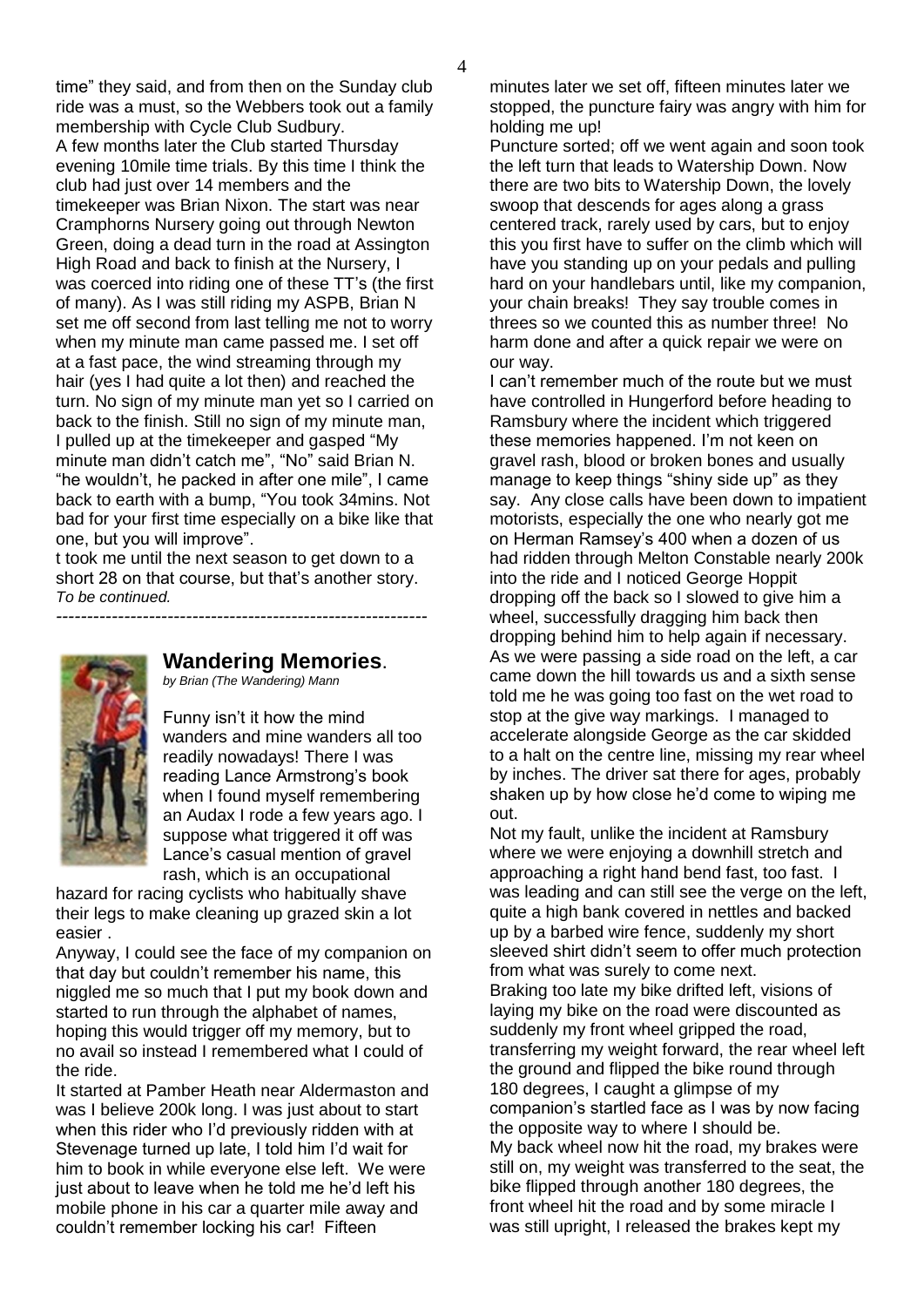balance and freewheeled round the corner. "How did you do that, that was the best bit of bike control I've ever seen". When you've been praised like that you don't want to forget who said it, so I continued recalling the ride in the hope of remembering my companion's name.

Of course memories of Audaxes ridden merge into one after a while but I think we controlled at a small airfield, possibly Netheravon, where we saw a motley collection of Heath Robinson type planes and later at Popham Airfield which many may know as the airfield on the left at the M3 end of the A303.

It was here we caught up with Richard Phipps, Secretary of Audax UK. As I was due to ride my first 300k at Mildenhall the next week I asked Richard what it would be like. "Like a 200, only further" was his reply. And you know what, he was right, if you get tired and aching on a 200 you'll get tired and aching on a 300, not worse, it just lasts longer!

*PS* - at last I remembered my companion's name - it was Matt Sharrat from London, last seen on one of Andrew's rides last year. I had to spend ages looking through my old Audax handbooks and trawling through the lists until I eventually saw his name - oh for a more reliable memory!

#### ---------------------------------------------------------------

#### **Nick and Rob's big cycle adventure.** *By Nick Reed & Robin Sidgwick*

It was January 2011 and the snow was still on the ground. We hadn't been on our bikes for a while so our thoughts turned to choosing a destination for our next long haul cycling trip. It had to be somewhere different and a bit more challenging from our previous trips. We had cycled through Thailand, Cambodia, Vietnam and Southern India so perhaps somewhere not so hot and humid. And so it was that last September we found ourselves in T4 at Heathrow waiting for our flight to Outer Mongolia via South Korea. After travelling for a day and a half we arrived at our hotel in Ulaanbaatar (the capital of Mongolia) late Saturday night. Mongolia is the size of France, Spain and Great Britain combined with a population of about 2.7million and is sandwiched between

Russia to the north and China to the south. It is a country of two cultures. Over half the people live in the capital which is heavily influenced by western consumerism. The vehicle of choice seemed to be large 4x4's but they were stuck in traffic jams most of the time and rarely ventured out into the Steppes. Most of the rest are Nomads living on the Steppes leading a very hardy and austere life and that was where we were heading. Leaving the stark Russian style architecture of the city behind us we caught a train for an overnight journey west of the capital. Our destination was Erdenet, a town of over 8000 miners dedicated to mining in one of the largest copper mines in the world, and then we could start cycling.

Ahead of us lay nearly 400 miles of off road cycling and camping in the wild. There are only about 1000 miles of surfaced roads and the rest are either dirt/gravelly/sandy tracks with no signposts or you just ride across the grasslands. Fortunately our two support

vehicles (Russian vans that were built like tanks) were driven by nomads who had been hired for their navigational



skills. There were 12 people in our group and we had 7 Mongolian staff to support us, one of whom was a Doctor. Everything we needed was carried in the vans as once we left civilisation there were few opportunities to restock.

The bikes the group used were either Trek or Giant with front suspension. Maintenance was clearly not a strong point with the Mongolians as long as things worked OK they didn't see much point in regular or preventative maintenance. Consequently Rob's brakes didn't work fully, I had an almost bald rear tyre and my brake blocks were virtually down to the metal. When this was pointed out the response was underwhelming, our Mongolian 'mechanic' couldn't see a problem as my tyre wasn't flat and if you squeezed hard enough the brakes worked.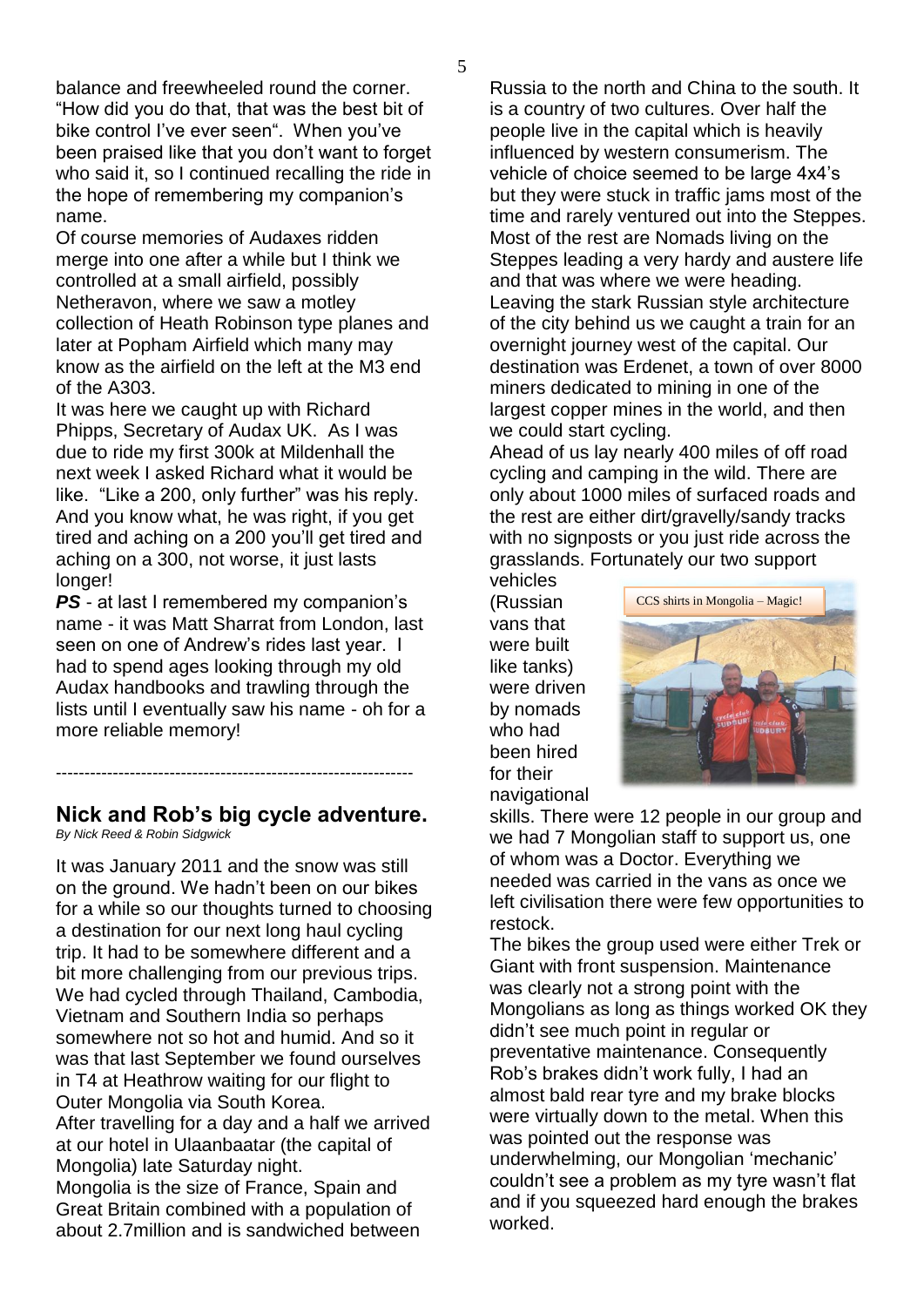In the spirit of adventure we carried on.

However the tyre and blocks were finally replaced after a few slippery moments on some of the downhill sections. Rob was less successful with his brakes but stoically did the whole trip with partially functioning brakes.

We quickly left Erdenet and rode over rolling grassland to the brow of a hill for our first view of the stunning panoramic scenery as far as one could see. Sadly words and pictures don't really do it justice but it was breathtaking and vast. Undulating grassland with hills bordering the Steppes, the sense of space and isolation was magical and nothing in the West compares. As we settled into our riding there were animals scattered along our route. There were herds of cattle, yaks, sheep, Kashmir goats and horses very often being herded by a nomad on horseback. Apparently the land is not owned by anybody so there are no fences or manmade barriers. Animals were free to wander wherever they wanted and occasionally we would hear a rumble and a herd of anything up to a hundred horses would come thundering across our path (literally) a truly majestic sight.

On one occasion we came across some Nomads who were herding their yaks to market. They had already been walking for three weeks and still weren't there. Nomads are remarkably tough and resilient.

Our days typically consisted of an early morning wakeup call

at 7ish when two of the cooks would bring us tea in our tents. It was a real luxury as the nights were sub zero and there was ice



on our tents most mornings. Breakfast was about 8 and having taken our tents down we were ready for cycling at 9am. The part of Mongolia we were crossing was between 5000 and 6000 feet so when the sun was out it was very intense with virtually no cloud but with a constant desiccating wind and most of us suffered blistering of the lips. During the first week the days were warm, about 25 C, but when the sun went down the temperature dropped quickly and during the night it was sub zero. We were cycling off road and the surface varied between dirt, grass, sand, gravel and rocky descents and ascents! Our limited off road skills were honed during the trip as our confidence grew. The sand was the worst and one or two people fell off in sand traps. Amazingly Rob and I managed to stay on. The support vans

would go on ahead and prepare a much needed lunch. We tended to cycle until late afternoon as we had to pitch our tents each day and it was dark by 7 00pm.

There was no light apart from torches & moonlight so the cooks had to set up their kitchen tent and prepare dinner before it got dark.



Very often we ate out in the open instead of in the communal tent and it was an unforgettable experience to be dining al fresco amongst such stunning scenery. For the first few days we were even given a beer with dinner until they ran out. There was little to do after dinner as it was cold and dark so it meant going to our tent early. It was always cold at night so we had to get into our sleeping bags with several layers on to keep warm. This meant the nights seemed a bit long but we did get used to it. We camped in a variety of locations including the side of a valley, the bottom of an extinct volcano, next to a lake, by rivers and once or twice in wooded riverside settings. This was a bonus as we were then able to light a fire during the evening to keep us warm and we could 'stay up' until 10.

As we cycled further west the scenery changed and became hillier with forested hillsides and several rivers to cross. Mongolians don't seem to 'do bridges' much except in villages which were very few and far apart. We therefore had to cycle through them if we could or otherwise wade across. A couple of the climbs were quite challenging up to 2000m high, long and on a poor surface, usually gravelly which made the descents interesting. Our final westerly destination was Karakorum which was the old capital in Genghis Khan's time and is the site of an important monastery which hadn't been totally destroyed by Stalin when Russia ruled Mongolia. On route we were privileged to visit a nomad family in their ger tent. The tents are made of felt with a wooden frame designed to be dismantled for the winter when they move to more protected sites. Mongolian tradition is such that travelers can arrive unannounced, which we did, and be treated to genuine nomad hospitality. It is hard to imagine in the UK that 14 cyclists could turn up on your front door and expect to be invited in. There is a protocol when entering a ger which in order to avoid offending the family meant we had to move in a clockwise direction, men on the left and women on the right. The other custom we